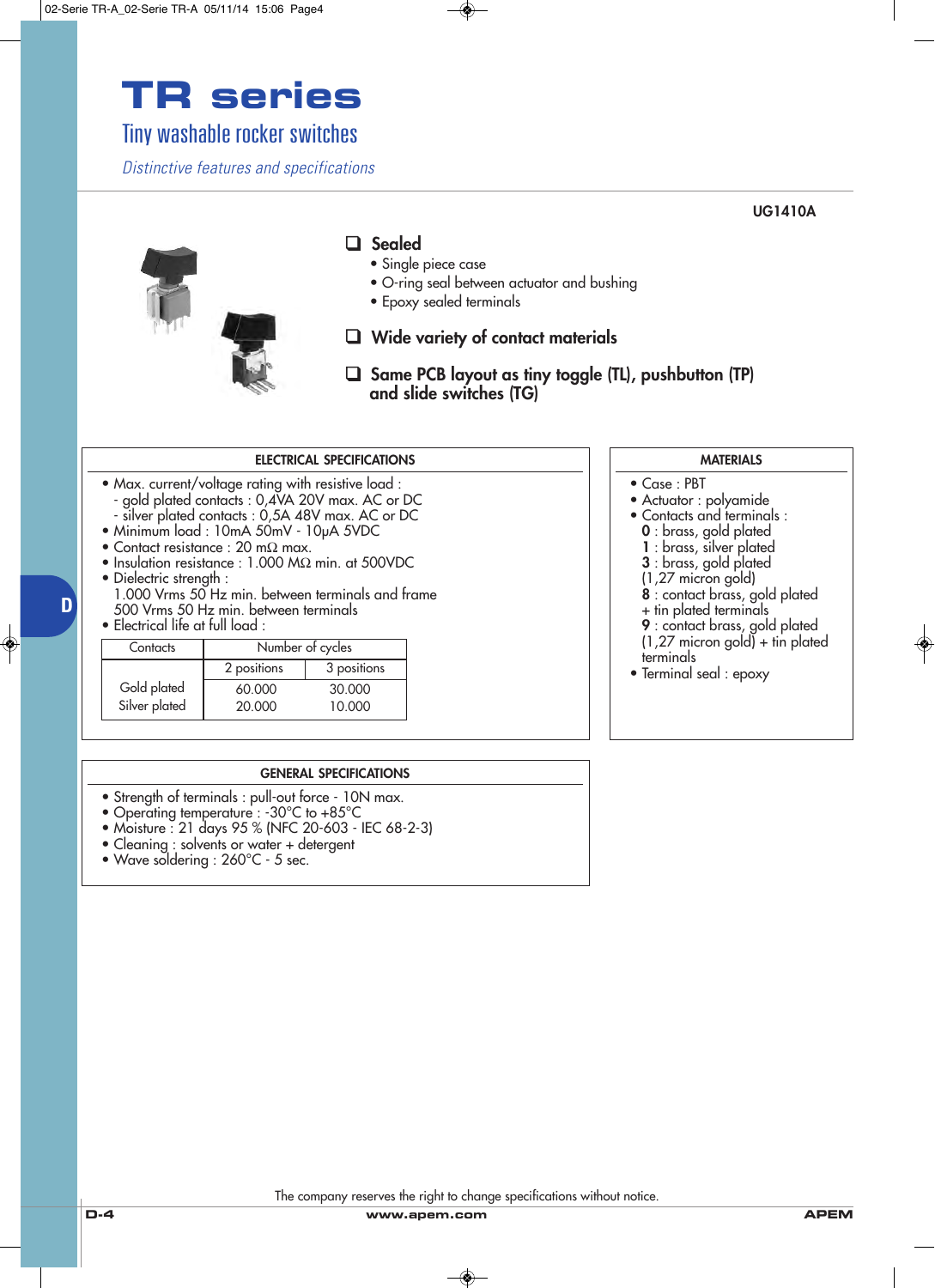# **TR series**

## Tiny washable rocker switches

#### *Overview*



#### **ABOUT THIS SERIES**

On the following pages, you will find successively :

- model structure of switches

- options in the same order as in above chart

**Dimensions** : first dimensions are in mm while inches are shown as bracketed numbers.



**NOTICE** : please note that not all combinations of above numbers are available. Refer to the following pages for further information.



**Packaging unit** : 50 pieces.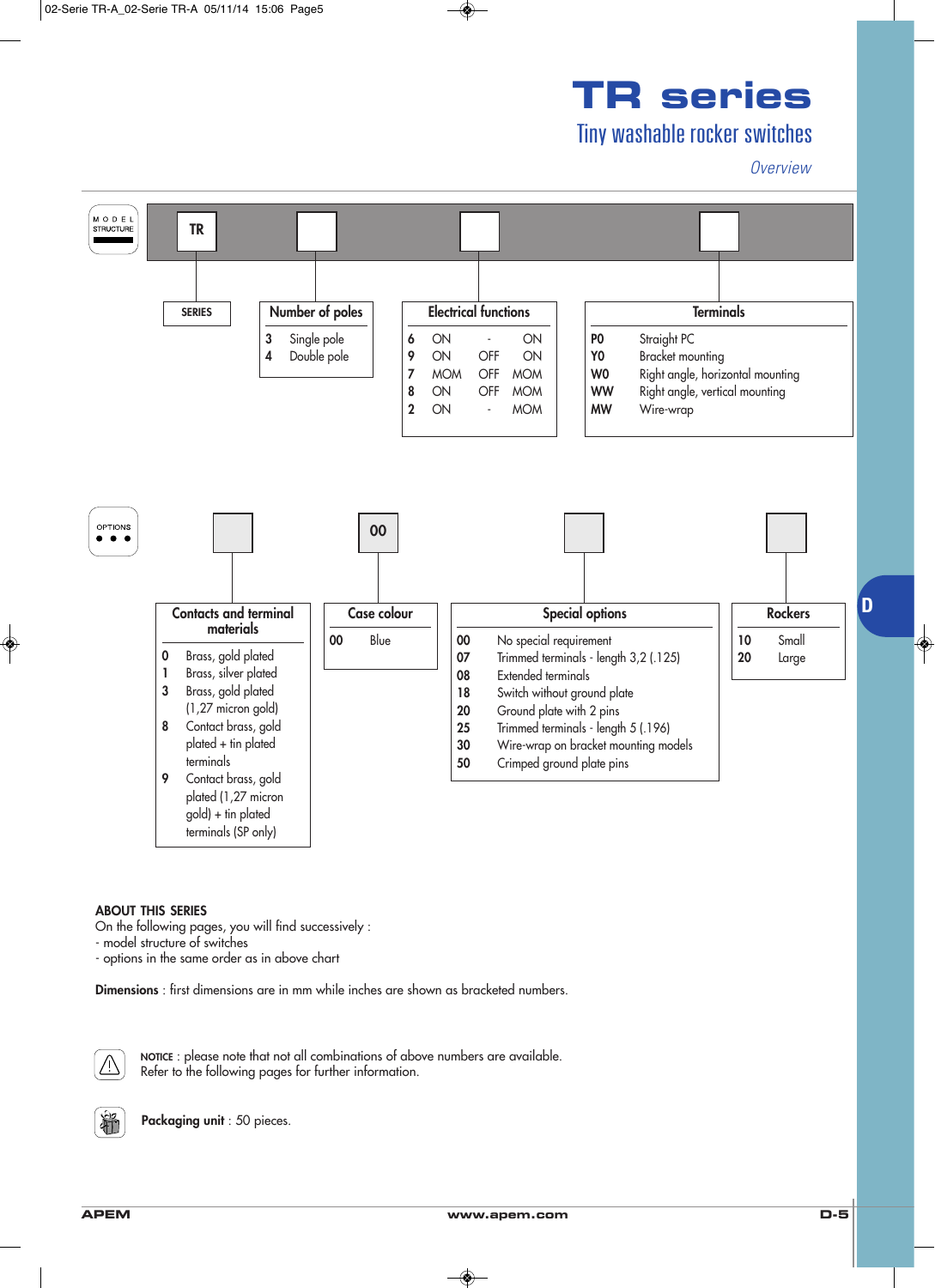



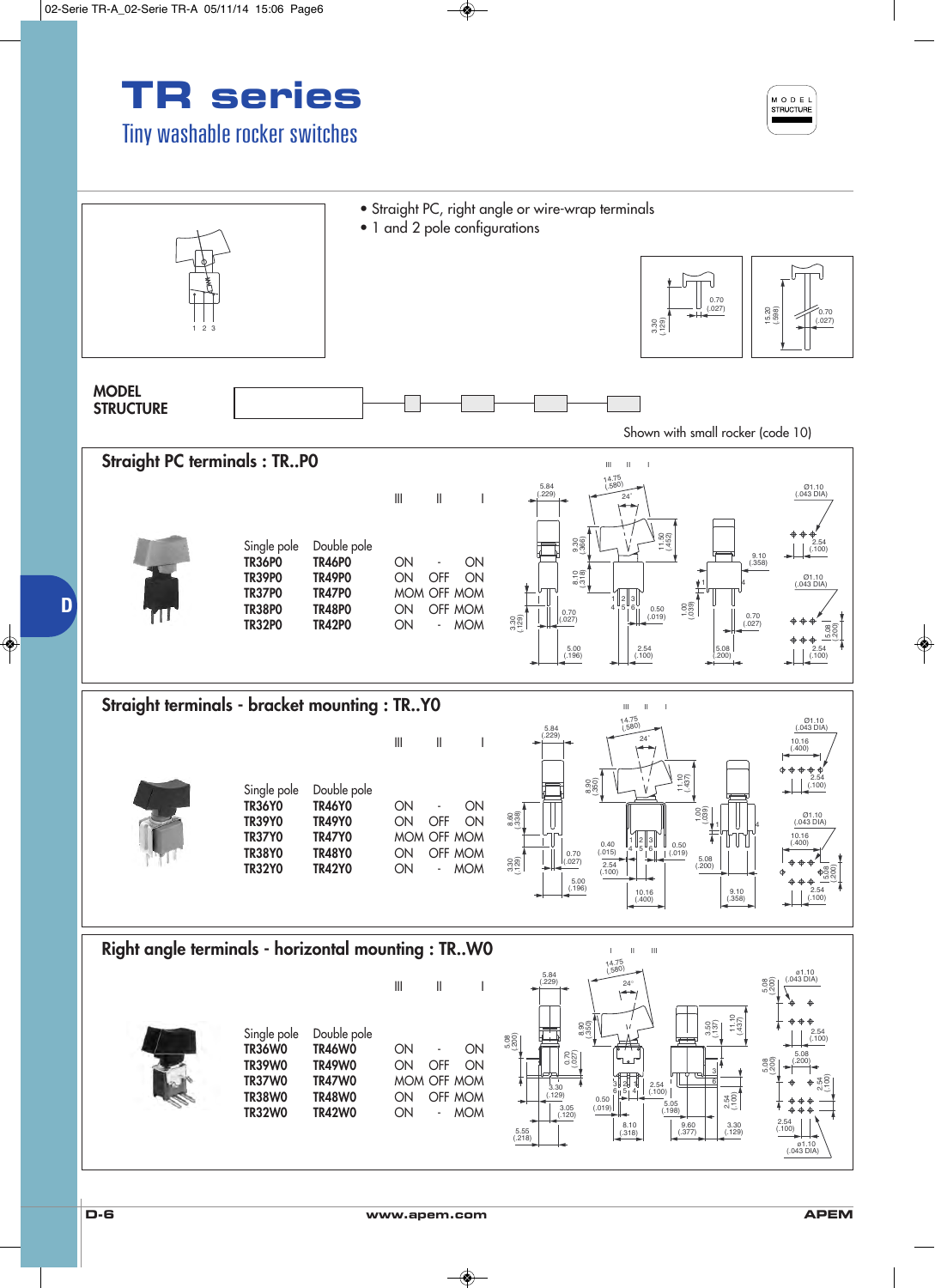

# **TR series** Tiny washable rocker switches

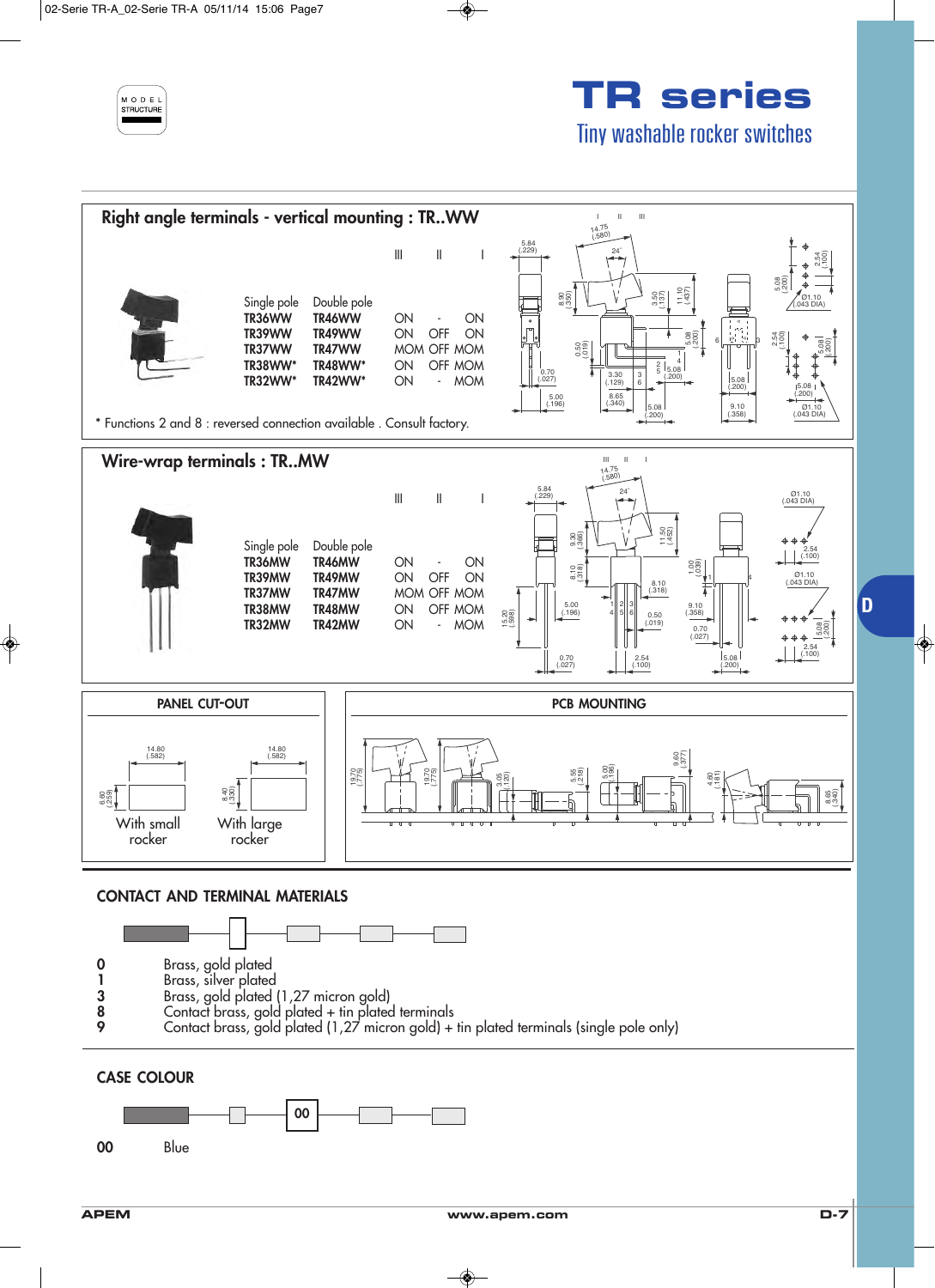

#### **SPECIAL OPTIONS**





### **ROCKERS**

**D**











**18**







| colours                                     |                                                                                              |  |
|---------------------------------------------|----------------------------------------------------------------------------------------------|--|
| Replace "0" by                              |                                                                                              |  |
| number                                      |                                                                                              |  |
| 1<br>2<br>3<br>4<br>5<br>6<br>7<br>7/1<br>Q | blue<br>1/4 dark blue<br>black<br>green<br>grey<br>yellow<br>red<br>ivory<br>white<br>orange |  |

**Rocker**